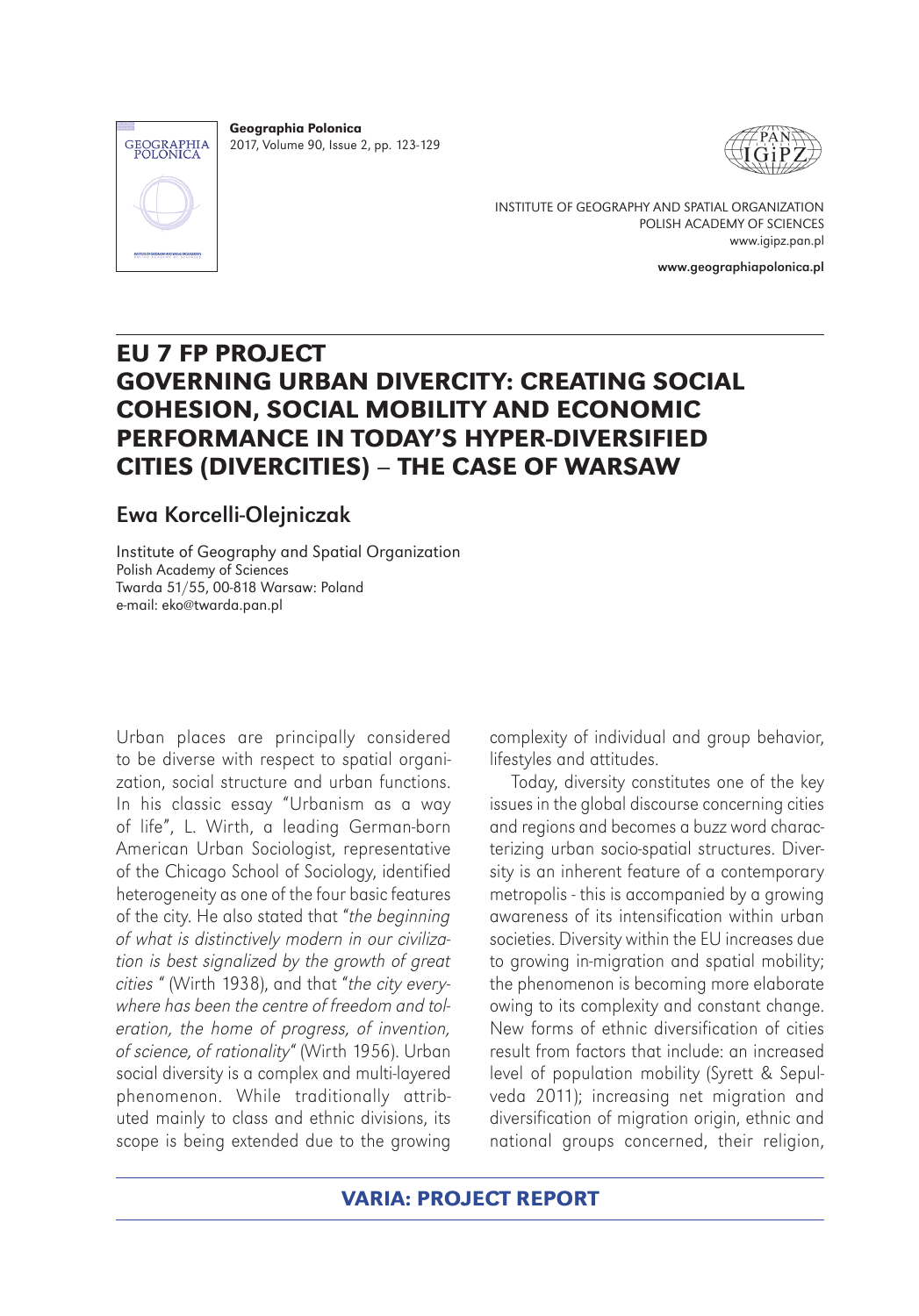languages, legal status and migratory channels (Vertovec 2007; Faist 2009); global and dynamic nature of migration, new social formations in the city; changing conditions and positions of immigrant and ethnic minority groups in the urban society (Vertovec 2010), as well as new power and political structures (Cantle 2012). Apart from these phenomena, our societies are becoming more heterogeneous due to demographic change (population aging), to the growing importance of the ideology of meritocracy, increasing recognition of diversified human identities and 'individualization' as a feature of 'liquid modernity' (Bauman 2000).

Aware of the above phenomena, on top of the term *super-diversity*, coined by Vertovec (2007) and referring primarily to cities with large shares of ethnic minorities, the DIVERCITIES project introduced the notion of *hyper-diversity*, meaning a diversification of population not only in socio-economic, social and ethnic terms, but also with respect to lifestyles, attitudes and activities (Tasan-Kok et al. 2014). Hyper-diversity covers gender and sexual preferences, 'race', culture, stages in the life cycle, class, education, socioeconomic and family status (Fincher & Jacobs 1998). Lifestyles, attitudes and activities, becoming one of the most important challenges facing modern societies. It is often claimed in the literature that a well-governed social diversity may result in the development of crosscutting social networks (Putman 2007), that it can contribute to creativity (Simonton 1999; Webber & Donahue 2001) and to economic growth, while immigration is important in conquering negative effects of population ageing.

## Conceptual framework and research objectives

The 7th EU Framework Programme Project DIVERCITIES deals with urban heterogeneity at the neighbourhood level of fourteen cities, among which thirteen are European, and one North-American – Toronto, the latter constituting a model case of diversity governance. Seventeen scientific institutions have been

carrying out research for four years with the aim to answer the question whether *diversity works* if it is well-governed. The institution representing Warsaw and the Polish Partner was the Institute of Geography and Spatial Organization of the Polish Academy of Sciences.

The leading research question put forward in the project was: Under which conditions can urban hyper-diversity positively affect social cohesion, economic performance and social mobility of individuals and groups suffering from socio-economic deprivation?. To answer the question four basic research modules (work packages)1 were constructed, each of them aiming at a comprehensive analysis of the research areas' social diversity. Again, the central question posed was whether social diversity is perceived as a positive phenomenon, rather a liability, or an irrelevant factor in the society's development.

The first analytical module concerned the issue of how policies deal with urban diversity. National and city-level policy discourses were analyzed – the development of diversityrelated policy in the past decades was outlined with a focus on current local policies, bottomup initiatives coordinated by public actors, NGOs, private persons or firms. The methods applied in this work package include a critical content analysis of policy documents, as well as in-depth interviews with policy-makers and representatives of city-level non-governmental organizations. The analyses in the following module basically refer to the success and failure of governance arrangements and initiatives in the cities under investigation. The projects looked at are aimed at enhancing social cohesion, fostering social mobility and strengthening the economic performance in socially deprived and diverse city neighborhoods. Interviews with representatives of the initiatives were carried out, and, where possible, direct on-the-spot inspections were made.

The contacts established during the above research were a point of departure for further field work within two modules – inhabitants

<sup>&</sup>lt;sup>1</sup> Next to other work packages related to communication, organization, management, dissemination etc.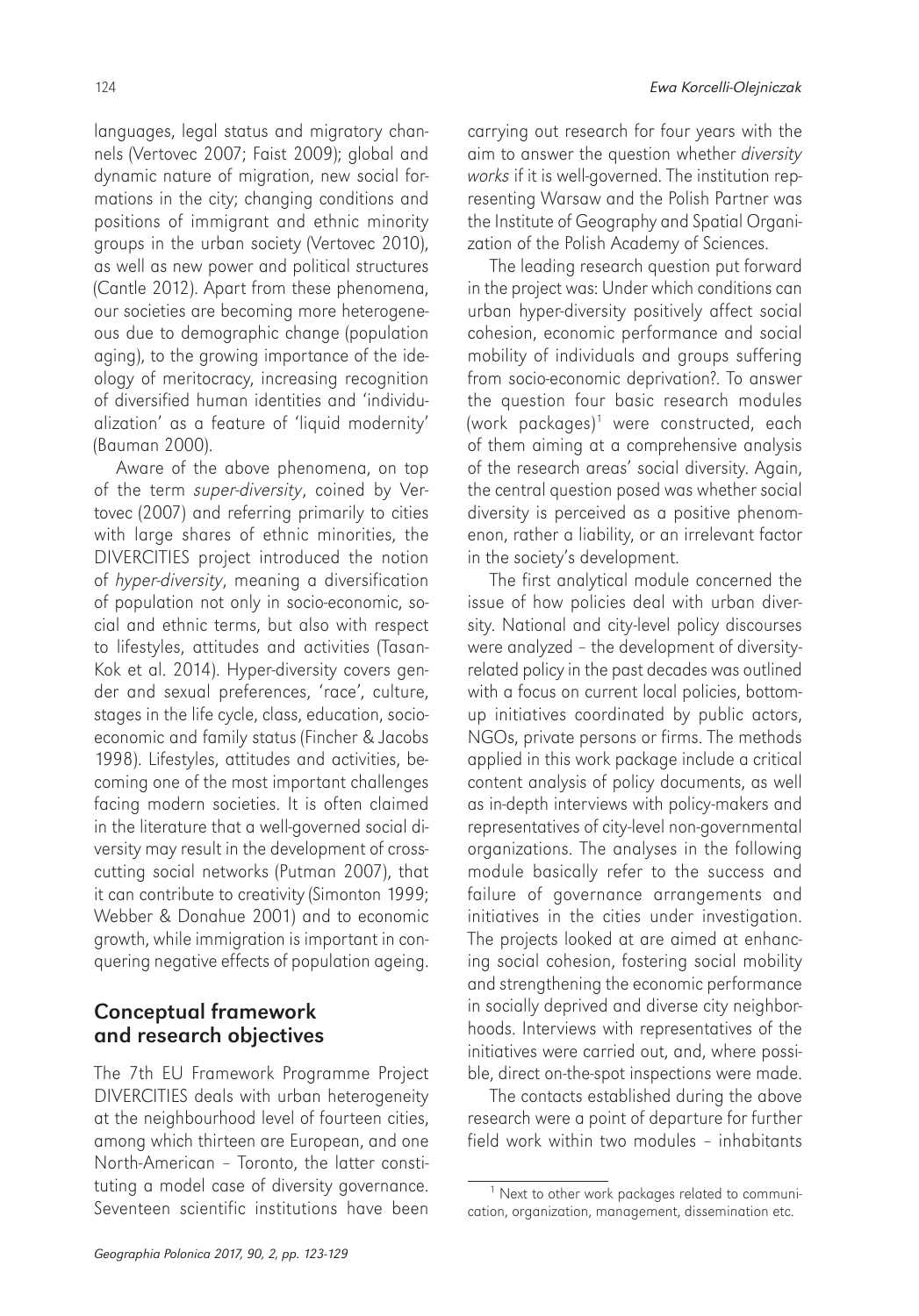and entrepreneurs. Work package 'Fieldwork Inhabitants' aimed at describing and analyzing patterns of social cohesion and social mobility in the research areas. At least fifty in-depth interviews were carried out in each of the cities with the objective to find out what people moved into the area and whether the latter's specific local diversity was among the motives, how the residents use public space in the neighborhood and what types of social networks they established. The module 'Fieldwork Entrepreneurs' aimed at evaluating whether social diversity supported economic performance of the areas under study. Building on the evidence from forty in-depth interviews with local entrepreneurs, the structure of the clientele, development perspectives and relations with other firms were investigated.

## The Warsaw case

The choice of the case study areas was in every city based on the same three criteria. The neighborhoods researched were to be socially diverse, socially deprived and at the same time characterized by a development dynamics. In Warsaw, the district of Praga Północ was chosen. Some research, however, was also carried out in Praga Południe and Targówek. Praga Północ, one of eighteen administrative districts in Warsaw, features large variations in social and economic status of its inhabitants, also showing signs of various aspects of social deprivation. Especially in the last years, the area is marked by dynamics, as evidenced by public and commercial investments, as well as an ongoing gentrification process. The specific 'vogue for Praga' is also stimulated by the availability of relatively inexpensive accommodation (in terms of rent and purchase cost), and a specific ambience with a touch of bohemian atmosphere and local folklore (Korcelli-Olejniczak et al. 2017; Korcelli-Olejniczak & Piotrowski 2015). Old Praga is an area where 'new residents' – students, artists, representatives of the middle class live side by side with long-term locals – the 'old residents'. In Praga Północ, poverty and other social dysfunctions, specific climate

and traditions encounter metropolitan development dynamics and vitality. Owing to these characteristics, Praga also begins to attract tourists (Derek et al. 2013; Korcelli-Olejniczak et al. 2016).

In three of the analytical project modules focus was put on Praga specifically, Work Package 4 which dealt with policy aims, considered the whole city, as well as a background national-level discourse. While researching initiatives and governance arrangements in Praga, emphasis was put on those projects which aimed at the enhancement of social cohesion. It was found that such initiatives were the most numerous in the area, while there was still a deficiency of projects focused on strengthening economic performance. In the research within 'Fieldwork inhabitants' and 'Fieldwork Entrepreneurs' modules, next to social diversity, the specificity of Praga Północ was considered – its inner-city location and social ambience as components of the area's development potential.

## Results

The analyses carried out within the module focused on the governmental and nongovernmental diversity discourse considered some basic characteristics and preconditions of Warsaw's historic development and the political context including the effects of socioeconomic transformation of 1989 – the specificity of local social diversity, the legislative framework of the administrative system, the cultural/ideological background of national and local policy. Specifically, the following aspects were pointed to as those that shape the city's diversity and, consequently, also its diversity policy:

- Warsaw's ethnic and social composition, relative openness and accessibility of its society in the interwar period (1918-1939),
- the ideologically and politically restrictive closeness of the socialist era (1945-1989),
- the transformative process after 1989 which restores the idea of liberty and tolerance in the economic and political debate of interventionist and neo-liberal forces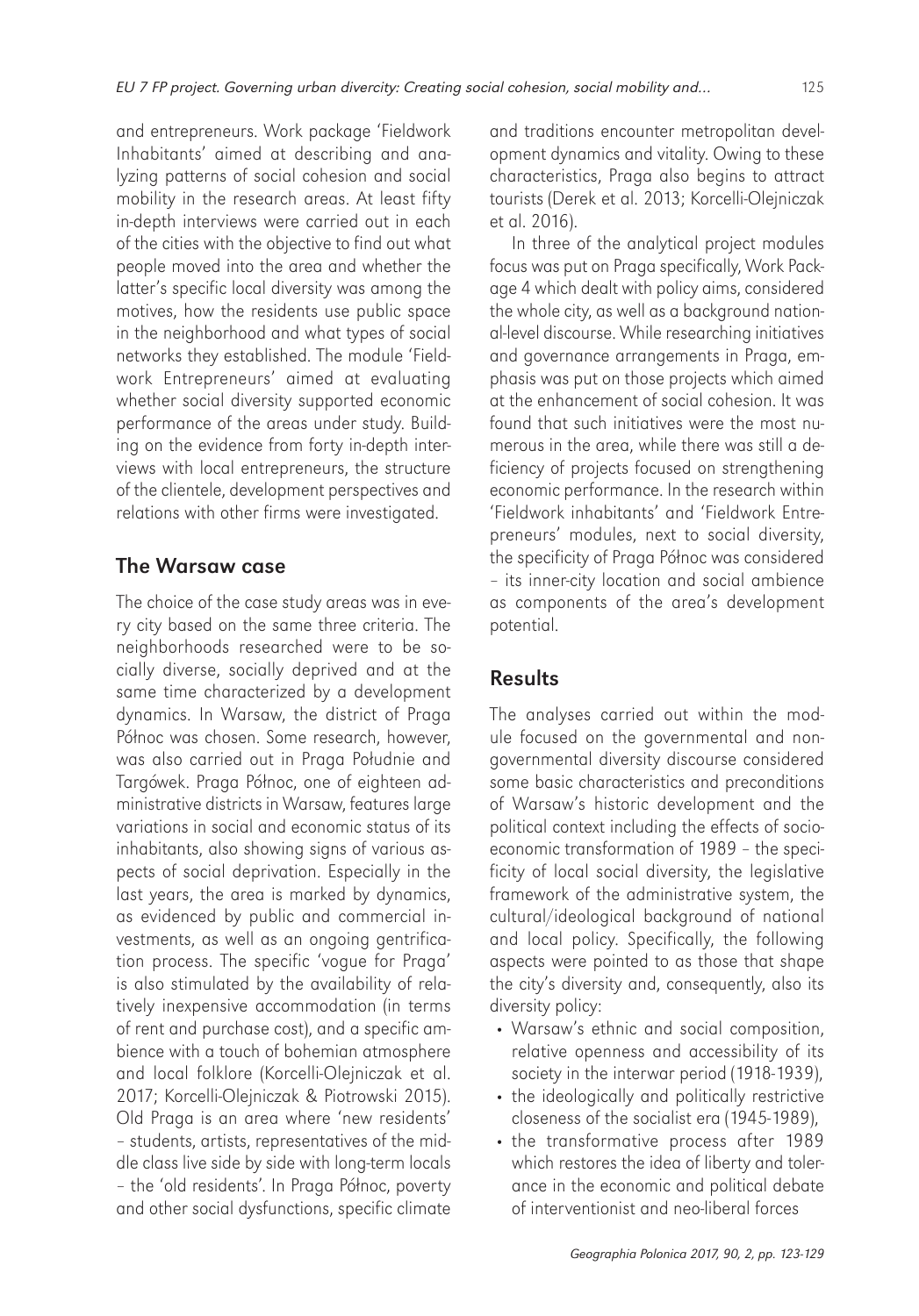Urban diversity policy in Warsaw is created under the conditions of a strong influence of the Catholic Church, a low ethnic diversity, but a large share of in-migrants from other regions of Poland, neoliberal forces within local government perceiving the city as an engine of economic growth, high level of human capital but a low level of social capital, trust and reciprocity within communities, population ageing and large socio-spatial polarization.

Correspondingly, when referring to Warsaw as a diverse city, focus is rather put on *urban divisions* (Bridge & Watson 2013) relating to class, economic and social status, sex/gender, age, disability and religious affiliation, than on ethnic diversity. The research carried out in Warsaw considers such aspects of social diversity as: socio-economic differentiation; generational diversity and family status; and cultural diversity related to lifestyle, options, choices, attitudes, and sexual orientation (Korcelli-Olejniczak et al. 2017). One of the major socio-demographic trends which contributes to social differentiation in Warsaw is related to the diversification of family biographies, identities, individual norms and lifestyles, a general ideological turn towards a 'liquidity' of values. The demographic patterns standing behind such processes, described as the Second Demographic Transition, in general lead to a decrease in birth rate and more differentiated forms of family arrangements.

The project's findings indicate that while the use of the term 'diversity' relates mainly to economic, cultural and ethnic aspects associated predominately with migration issues, there is no explicit policy strategy on diversity in Poland. The transformation of 1989 has brought about the emergence of a new division line within the Polish society – one between the 'winners' and the 'losers' of the transformation process. This division line applies to various societal categories and to space. Policy responses to the phenomenon include a rather liberal provision of unemployment benefits, disability pensions, early retirement schemes, and family support measures. Since early 2016 a generous child benefits scheme was introduced – the 500+ program, directly dedicated to families needing social support or such with at least two children.

The discourse highlights integration as the most complex area of diversity policy. The focus on inclusion finds some reflection in the profiles of city-level governmental programs and in the allocation of resources. The discourse analysis conducted unveils the formal character of the former, the focus on non-discrimination and equal treatment, especially in gender, age and disability issues which evolved under the direct influence of EU legislation and recommendations. It is evident that there was a transfer of solutions used in the 'old' EU to Polish migration and integration policy and that the character of migration and cultural policy in Warsaw is clearly still very general.

The following types of diversity-related phenomena are identified and ranked according to their importance in the political discourse:

- socio-economic differentiation,
- inter-generational diversity,
- disability-based diversity,
- ethnic and cultural diversity,
- sex/gender-based diversity,
- diversity of lifestyles.

Based on these dimensions, there are three basic policy areas identified: *integration via education and cultural activities, inclusion via social support and housing policies,* and *active pro-diversity policy*. Referring to three logics of social planning introduced by Fincher and Iveson (2008), the analysis classifies examples of operational programs and other policy measures (Tab. 1).

Out of the presented, *Integration via education* should be considered the most complex area of diversity policy in Warsaw, as it corresponds to all three social logics as presented by Fincher and Iveson (2008), i.e. redistribution, recognition and encounter. It proposes various kinds of arrangements and programs that regard different social groups including children, elderly people, foreigners, disabled population, and students (Korcelli-Olejniczak et al. 2017).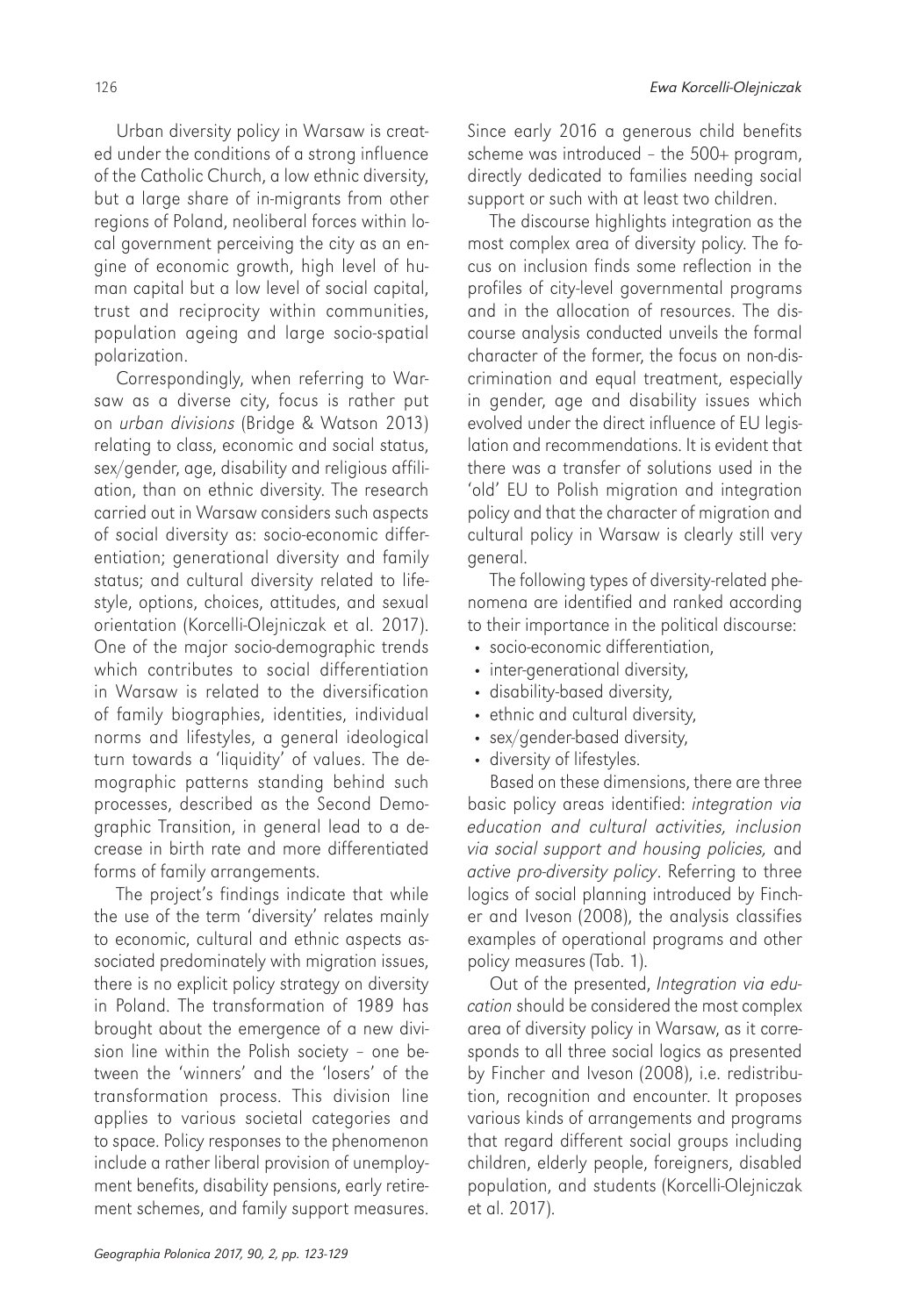|                                             | Planning for redistribution                                                                                                                                                | Planning for recognition                                                                            | Planning for encounter                                                                                                                                                                                                             |
|---------------------------------------------|----------------------------------------------------------------------------------------------------------------------------------------------------------------------------|-----------------------------------------------------------------------------------------------------|------------------------------------------------------------------------------------------------------------------------------------------------------------------------------------------------------------------------------------|
| Integration<br>via education<br>and culture | Warsaw Educational<br>Development Program,<br>Warsaw Cultural Education<br>Program                                                                                         | Operational Programs<br>Family and Seniors                                                          | - The European House<br>of Encounter for the<br>Youth - a public institu-<br>tion which supports<br>and initiates interna-<br>tional cooperation<br>of young people;<br>The Warsaw City<br>Programme Summer/<br>Winter in the City |
| Inclusion via social<br>support             | OP: Housing Policy aimed<br>at groups with diversified<br>housing needs, OP Devel-<br>opment, Activeness, Self-<br>reliance (social mobility),<br>Local Systems of Support | - Warsaw Program for<br>disabled Population<br>- Assistance to foreign-<br>ers within social policy | Network program<br>$\overline{\phantom{a}}$<br>Universities of the<br>Third Age                                                                                                                                                    |
| Active pro-diversity<br>policy              | International project:<br>"Study in Warsaw", sup-<br>ports the recruitment<br>of foreign students, inter-<br>nationalizing educational<br>institutions                     | Policy programs<br>in elaboration: Diverse<br>Warsaw, Warsaw for<br>women                           | - Warsaw Multicultural<br>Center                                                                                                                                                                                                   |

Table 1. Diversity policy programs in Warsaw

The research carried out in the framework of Work Package 5 – *Governance Arrangements and Initiatives* analyzed examples of bottom-up and top-down initiatives in Praga Północ and Południe. Out of the dozen projects presented, the majority aimed at enhancing social cohesion via integration and educational activities. An international cross-evaluation of all projects in 14 cities pointed to at least three initiatives which could constitute model cases, both with respect to their organization and goals achieved. Those were the Social Street Circus, organized by the Association Mierz Wysoko, the Neighbourhood Libraries project, and the Local Systems of Support governance arrangement, based on a cooperation between the city authorities and a consortium of highly qualified NGOs.

The evidence collected within Work Package 5 shows that such issues as the integration of ethnic minorities or the social mobility of women and elderly people find less reflection in local activities. While in the case of ethnic questions this only reflects the still low share of ethnic diversity in the case study area, the underestimation of the question of professional mobility of the female population is to be treated as a considerable deficit. Social mobility is usually approached within initiatives directly combating poverty and social exclusion – homelessness and unemployment. Examples of such projects are carried out by the Open-Door association, the Salvation Army or the Job Centre for the Youth.

Although the above analyses show a certain difference in the public and non-public approach, the actions should rather be treated as complementary than contradictory.

Research within *Fieldwork Inhabitants* focused on how the case-specific social diversity of Praga Północ impacts the area's development and whether it can directly or indirectly be used by local authorities and other actors to enhance social cohesion and foster social mobility. Related to their everyday activities, functional ties and emotional attitude toward the area of residence, the research identified various groups of inhabitants, tracing their social networks and social solidarity patterns. In the first stage, specific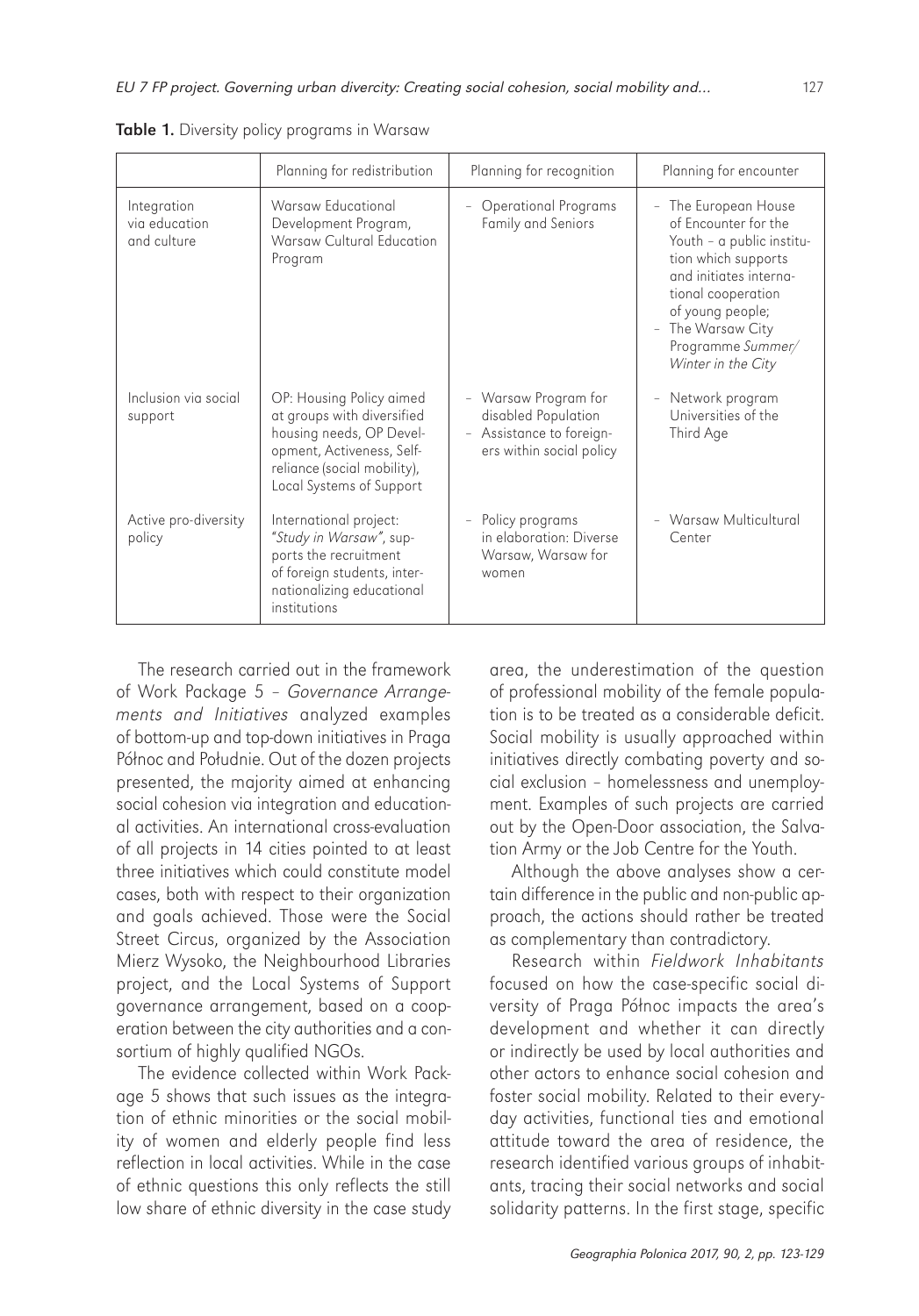groups within the categories of 'old' and 'new residents'2 are identified, such as *the ex-territorials*, *the alienated* or *the engaged*, characterized by different patterns of behavior, lifestyles and attitudes, as well as relation to their surroundings and co-residents. Searching for sources of social capital, the latter expressed by networking, cooperation and integration between the two diverging categories of residents. The analysis then distinguishes certain groups of inhabitants whose behavior and attitudes indicate such potential. It is found for example that there are specific functional relations established between the residents, based on basic needs and daily activities. These activities bring together *parents* of small children, and *dogowners*, becoming the ground for seeking 'the common' and not 'the different'. Similarly, an emotional attitude toward the area of residence expressed by *wanderers*, who stroll around and explore while gradually developing a feeling of attachment, may lead to the formation of 'absent' or even other social ties (Korcelli-Olejniczak et al. 2017).

The fieldwork within Work Package 7, consisting of forty interviews aimed to answer the question: how the area's social diversity may support local economic performance. The research highlighted the situation of entrepreneurs in old Praga, their struggle with economic and social preconditions, the local social context, the type of clientele and overall changing consumer habits. As observed, the process of early-stage gentrification, as well as public and commercial investments and the Integrated Revitalization Programme implemented contribute to the dynamics of social,

economic and spatial change. The study shows both advantages and disadvantages of these processes, providing additional arguments to the discussion on social measures in urban planning.

## **Conclusions**

Despite any criticism levelled at the project, DIVERCITIES should be treated as an extremely valuable contribution to scientific knowledge on urban communities and a meaningful input to applicative knowledge. Its significance is related to the way the difficult and sensitive aspect of urban social diversity is approached and how broadly its scope is understood, while reaching beyond common divisions according to class or ethnicity. The opportunity to conduct research on a sub-local level has allowed to collect original evidence about people and space, and then, to confront it with findings from other research areas. The 'learning from the other' aspect, despite context-related differences is an important achievement of the project. DIVERCITIES has proved to be successful in terms of its organizational instruments. The project's Policy Platform consisting of public and non-public consultants has supported the research at all its stages. It has also enabled a more direct dissemination of the project's results which see the light of day in discussions on urban policy at the city and district levels.

The research carried out in Warsaw allowed to elaborate a context-specific concept of local *hyper-diversity*, one that evades simple divisions based on socio-economic and demographic parameters. Such hyper-diversity, expressed by a complexity and dynamics of individual and group identities is a component of Warsaw's development potential. The city authorities can use the project's findings as a *stimulus* for more comprehensive activities aimed at diversity recognition and encounter.

The study of Praga Północ is a comprehensive field-work analysis presenting interesting, and often unexpected findings. The latter

<sup>&</sup>lt;sup>2</sup> The 'old residents' are described here as those who have lived in Praga for at least 25 years (since before 1989), or are off-springs of such residents. Accordingly, the 'new residents' are those who have moved to the area later than 1989 from other districts of Warsaw, regions of Poland or from abroad. The two categories are a priori treated as typically different in terms of the level of cultural and human capital. The study, however, not only unveils similarities between the two categories, but shows how diversified they both are with respect to their attitude toward the surroundings and co-residents.